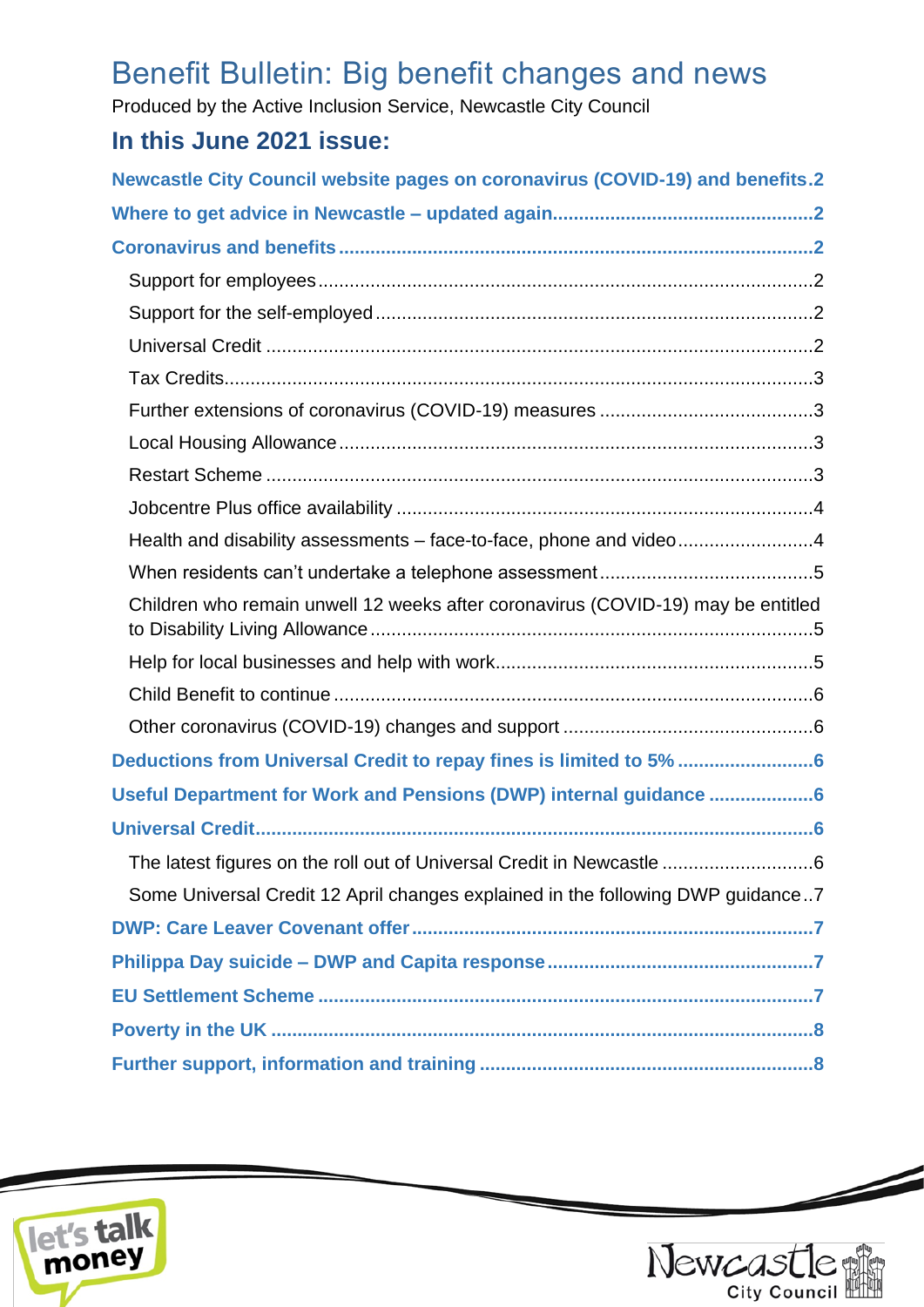# <span id="page-1-0"></span>**Newcastle City Council website pages on coronavirus (COVID-19) and benefits**

We continue to update these three website pages:

Coronavirus and benefits – [what the changes mean for you](https://www.newcastle.gov.uk/services/welfare-benefits/welfare-rights-and-money-advice/coronavirus-and-benefits-what-changes) describes the main measures, explains what they mean for you and provides more detail including any potential issues

[Coronavirus and benefits –](https://www.newcastle.gov.uk/services/coronavirus-and-benefits-news) news includes the latest announcements and changes, so you can see them as they happen rather than being hidden in the detail

[Coronavirus and benefits –](https://www.newcastle.gov.uk/services/coronavirus-and-benefits-guidance-and-legislation) guidance and legislation provides background resources, with guidance from the government and independent sources and the legislation that has brought in some of the measures

# <span id="page-1-1"></span>**Where to get advice in Newcastle – updated again**

Like other services, most of Newcastle's advice services changed from face-to-face to mainly phone advice with some exceptions.

The latest details are in our **June** version of **Where to get advice in Newcastle**, which can be found on the Newcastle City Council website page: [Benefit advice](https://www.newcastle.gov.uk/services/welfare-benefits/welfare-rights-and-money-advice/benefit-advice-services-newcastle-and)  [services in Newcastle and benefit offices.](https://www.newcastle.gov.uk/services/welfare-benefits/welfare-rights-and-money-advice/benefit-advice-services-newcastle-and)

Professionals can get phone advice from [the Council's Welfare Rights' consultancy](https://www.newcastle.gov.uk/services/welfare-benefits/welfare-rights-and-money-advice/information-professionals-and-volunteers#consult)  [line.](https://www.newcastle.gov.uk/services/welfare-benefits/welfare-rights-and-money-advice/information-professionals-and-volunteers#consult)

## <span id="page-1-2"></span>**Coronavirus and benefits**

Here's a roundup of the latest news and changes. Many of these were announced in our previous March Benefit Bulletin which, along with our web page [Coronavirus and](https://www.newcastle.gov.uk/services/welfare-benefits/welfare-rights-and-money-advice/coronavirus-and-benefits-what-changes)  benefits – [what the changes mean for you,](https://www.newcastle.gov.uk/services/welfare-benefits/welfare-rights-and-money-advice/coronavirus-and-benefits-what-changes) provides more details.

#### <span id="page-1-3"></span>**Support for employees**

The **furlough scheme** was extended to the end of September 2021.

#### <span id="page-1-4"></span>**Support for the self-employed**

The **Self-Employment Income Support Scheme** was extended with a fifth grant. [Find out if you're eligible for the fifth grant,](https://www.gov.uk/government/publications/self-employment-income-support-scheme-fifth-grant?utm_medium=email&utm_campaign=govuk-notifications&utm_source=2dad7e64-9421-4ce0-b27a-2005e70b5257&utm_content=daily) which will cover the period from May 2021 to September 2021. Applications for fourth grants have closed, with the last date for making a claim on 1 June 2021.

The Universal Credit '**minimum income floor**' suspension will continue until the end of July 2021 and be gradually phased in from August with jobcentre Work Coaches having the discretion not to apply it if the earnings of the resident claiming Universal Credit continue to be affected by coronavirus (COVID-19).

#### <span id="page-1-5"></span>**Universal Credit**

The Universal Credit extra £20 per week continues until 30 September 2021.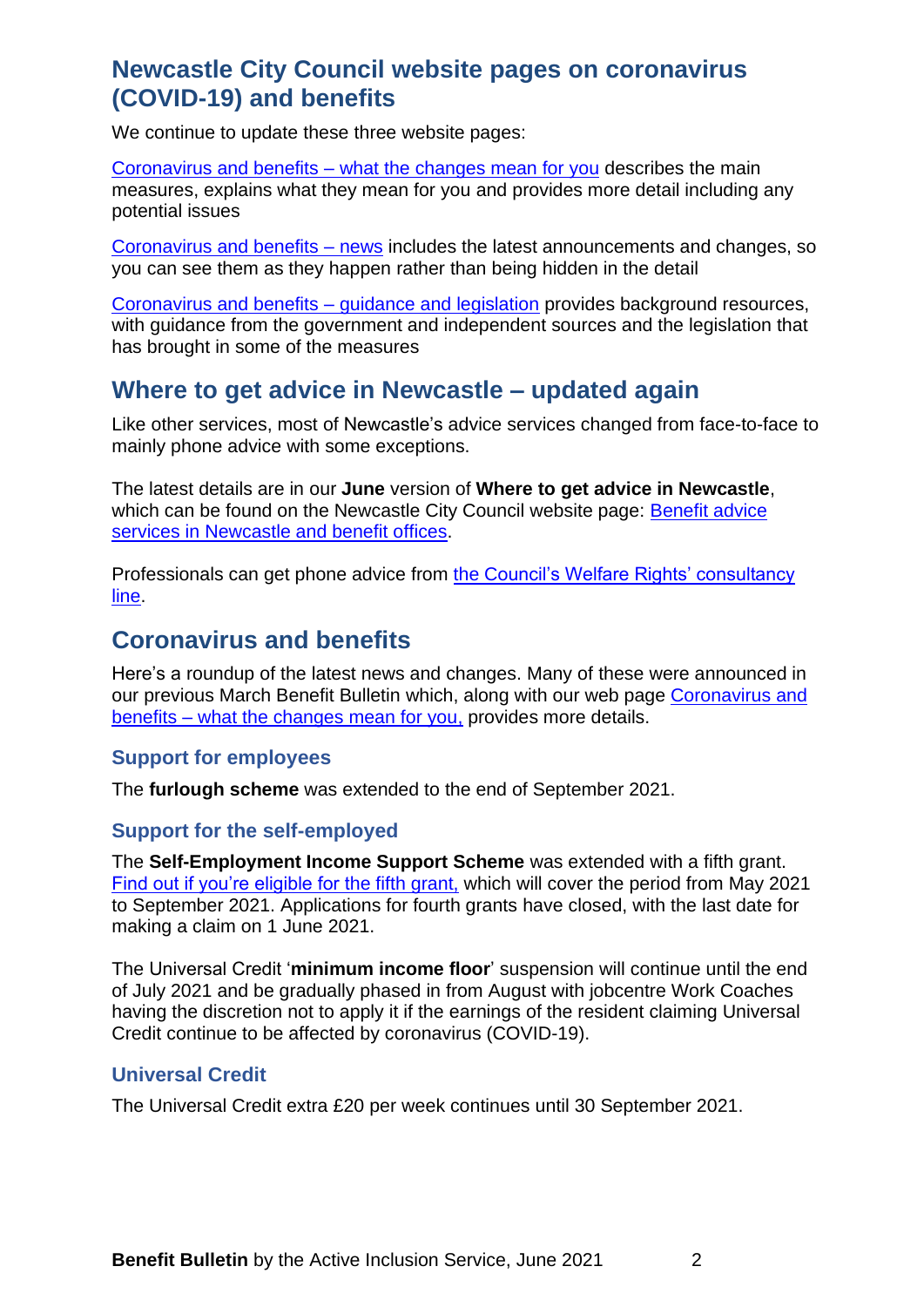## <span id="page-2-0"></span>**Tax Credits**

The extra £20 per week of Working Tax Credits ended in April and was replaced by a £500 one-off payment. Guidance on how this will work from the [Government](https://www.gov.uk/guidance/new-one-off-500-payment-for-working-households-receiving-tax-credits?utm_medium=email&utm_campaign=govuk-notifications&utm_source=031600f9-6ede-481b-8e63-04534b7f7ec6&utm_content=daily) and from [revenuebenefits](https://revenuebenefits.org.uk/blog/one-off-500-payment)

### <span id="page-2-1"></span>**Further extensions of coronavirus (COVID-19) measures**

These measures were due to expire on 12 May 2021 but were extended as follows:

The rule that *treats* residents claiming **Employment and Support Allowance** (ESA) who are affected by \* coronavirus (COVID-19) **as sick** without having to provide medical evidence or undergo a work capability assessment is extended until 12 November 2021.

This extension **does not apply to Universal Credit** (the 'treated as' rule for Universal Credit ended on 30 March 2021 by virtue of regulation 10(3) of the [Social Security](https://www.legislation.gov.uk/uksi/2020/371/contents?commentary-c24046991)  [\(Coronavirus\) \(Further Measures\) Regulations 2020. No. 371\)](https://www.legislation.gov.uk/uksi/2020/371/contents?commentary-c24046991).

The rule that temporarily **disapplied the seven waiting days** for residents claiming ESA who are affected by \* coronavirus (COVID-19) is extended to 12 November 2021.

The rule that allows some people affected by \* coronavirus (COVID-19) to continue to get **Jobseeker's Allowance** is extended to 31 August 2021.

\* 'affected by' means where a resident, or child they are caring for, has coronavirus (COVID-19) or is self-isolating because of symptoms

The rule that allows **Carer's Allowance** to continue during a temporary break in entitlement "as a result of isolation due to, or infection or contamination with, coronavirus disease of either the carer or the person cared for" is extended to 31 August 2021.

The rule that allows individuals on **temporary release from prison** to access meanstested benefits during the period of that release are extended to 31 August 2021.

For more information, see the [Social Security \(Coronavirus\) \(Miscellaneous](https://www.legislation.gov.uk/uksi/2021/476/made)  [Amendments\) Regulations 2021. No. 476.](https://www.legislation.gov.uk/uksi/2021/476/made)

#### <span id="page-2-2"></span>**Local Housing Allowance**

The Government also brought forward some improvements to Local Housing Allowance for people leaving the care of the local authority and people living in homeless hostels. This is described in new government guidance [ADM memo 10/21:](https://assets.publishing.service.gov.uk/government/uploads/system/uploads/attachment_data/file/988940/adm10-21.pdf)  [Changes to the Exceptions to the Shared Accommodation Rate.](https://assets.publishing.service.gov.uk/government/uploads/system/uploads/attachment_data/file/988940/adm10-21.pdf)

#### <span id="page-2-3"></span>**[Restart Scheme](https://www.gov.uk/government/publications/restart-scheme?utm_medium=email&utm_campaign=govuk-notifications&utm_source=abd4f666-962c-488e-ad43-d801e714e12c&utm_content=daily)**

Part of the Government's [Plan for Jobs,](https://www.gov.uk/government/collections/plan-for-jobs-skills-employment-and-support-programmes-for-jobseekers) the [Restart Scheme](https://www.gov.uk/government/publications/restart-scheme?utm_medium=email&utm_campaign=govuk-notifications&utm_source=abd4f666-962c-488e-ad43-d801e714e12c&utm_content=daily) will give residents claiming Universal Credit who have been out of work for at least 12 months enhanced support to find jobs in their local area.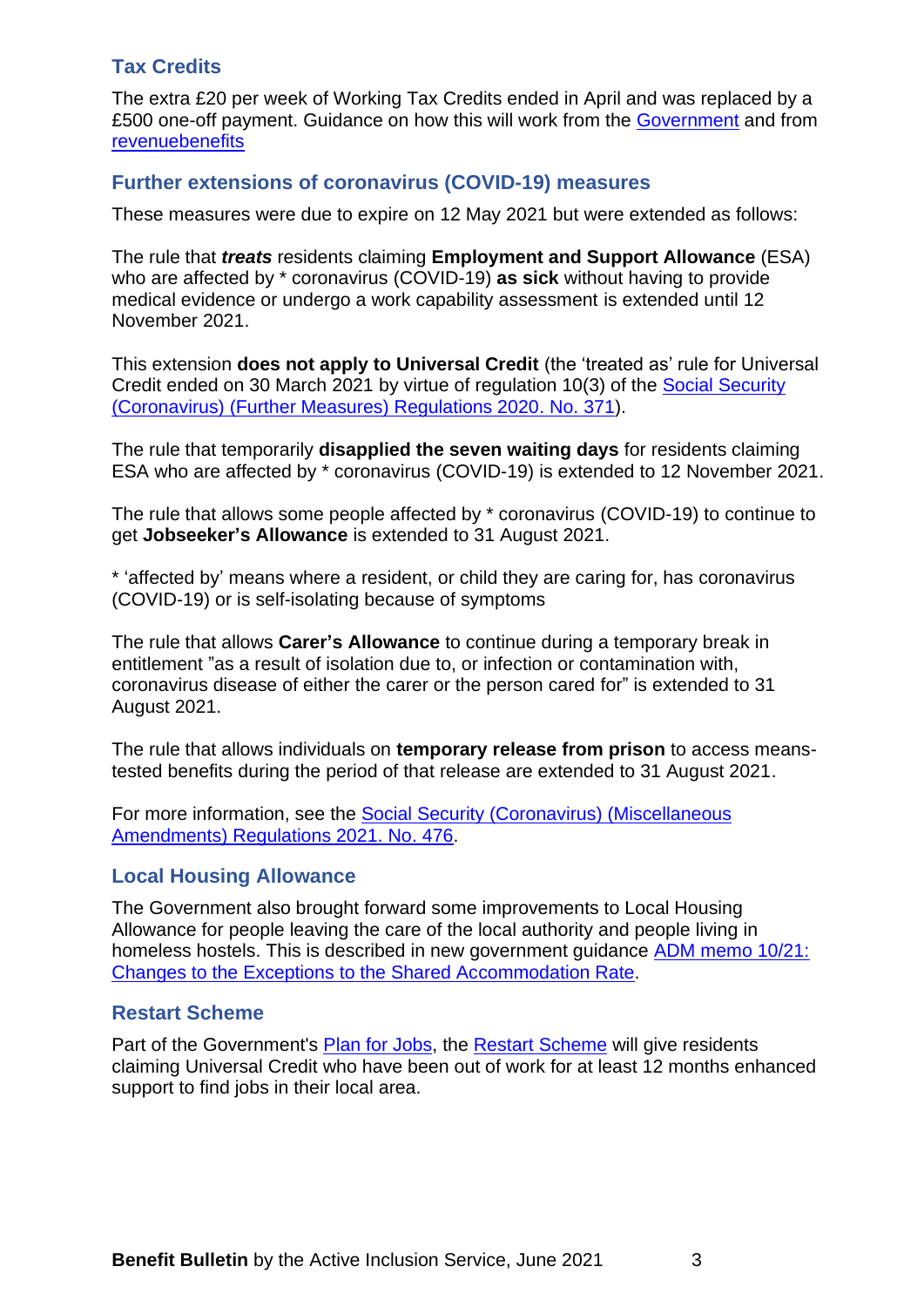### <span id="page-3-0"></span>**Jobcentre Plus office availability**

Here is a reply from a Jobcentre Plus Partnership Manager:

"COVID secure Jobcentres have remained open throughout the pandemic, providing support for those who need it. From 12 April, in line with the UK Government's Roadmap to ease lockdown restrictions, face-to-face appointments restarted in England and Wales. Scotland will resume from 26 April. Jobcentres are open to all customers who need to see their work coach whilst priority will be given to new customers and young people (aged 18-24) who are at risk of long-term unemployment.

To keep everyone safe, customers won't need to come into the Jobcentre unless they are asked to. Jobcentres will continue to operate in accordance with current health and safety guidelines, for example social distancing. As a result, capacity limits will be reduced and will differ within each Jobcentre.

The safety of our people and our customers remains paramount. Therefore, if you are considering using any amenities or facilitate any event in the Jobcentre you should contact your local Employer and Partnership Manager to check availability first", and "JCPs will revert to their original opening hours, for Newcastle that should be  $9 - 5$ ".

There is more information on the DWP's website page [Coronavirus and](https://www.understandinguniversalcredit.gov.uk/Coronavirus/) claiming [benefits.](https://www.understandinguniversalcredit.gov.uk/Coronavirus/)

#### <span id="page-3-1"></span>**Health and disability assessments – face-to-face, phone and video**

The DWP announced a **timetable for the resumption of face-to-face assessments**, initially for those who cannot access the other methods such as telephone and video assessments. This was from **12 April** for Industrial Injuries and from **May 2021** for Personal Independence Payment and work capability assessments for Universal Credit and Employment and Support Allowance. See the DWP's [press release](https://www.gov.uk/government/news/face-to-face-assessments-to-resume-for-health-and-disability-benefits?utm_medium=email&utm_campaign=govuk-notifications&utm_source=75f28f2c-87aa-4520-ba62-1eafa32d8e0f&utm_content=immediately) and updated [guidance.](https://www.gov.uk/government/publications/attending-a-face-to-face-health-assessment-during-covid-19)

See also the DWP guidance on new [legislation](https://www.legislation.gov.uk/uksi/2021/230/note/made?_sm_au_=iVV2Z1SD71JbnZQRW2MN0K7K1WVjq&utm_source=https%3a%2f%2fnews.dwp.gov.uk%2fdwplz%2f&utm_medium=email&utm_campaign=Touchbase+-+26+March+2021&utm_term=Touchbase+-+26+March+2021&utm_content=38695) that allows for medical assessments in person, over the phone and by video from 25 March 2021: [ADM Memo 4/21](https://assets.publishing.service.gov.uk/government/uploads/system/uploads/attachment_data/file/972888/adm4-21.pdf) and [DMG](https://assets.publishing.service.gov.uk/government/uploads/system/uploads/attachment_data/file/973034/m-3-21.pdf)  [Memo 3/21.](https://assets.publishing.service.gov.uk/government/uploads/system/uploads/attachment_data/file/973034/m-3-21.pdf)

The following government guidance has also been updated to include the possibility of conducting an assessment 'in person':

[New Style Employment and Support Allowance](https://www.gov.uk/guidance/new-style-employment-and-support-allowance?utm_medium=email&utm_campaign=govuk-notifications&utm_source=aa4694f1-b386-431e-9560-a17ba6ee55a0&utm_content=daily)

[New Style Employment and Support Allowance: detailed guide](https://www.gov.uk/guidance/new-style-employment-and-support-allowance-detailed-guide?utm_medium=email&utm_campaign=govuk-notifications&utm_source=2b9cac22-e3f8-4b38-b840-f3634b88ffaa&utm_content=daily)

Commentary by Disability Right UK:

"Phone and video assessments have worked well for many during lockdown. People should be able to choose their preferred method of assessment, in line with the reasonable adjustment provisions of the Equality Act. [Read more on this story here.](https://www.disabilityrightsuk.org/sites/all/modules/civicrm/extern/url.php?u=59781&qid=9405775)" Also, see their other [report and stance.](https://www.disabilityrightsuk.org/sites/all/modules/civicrm/extern/url.php?u=59874&qid=9456411)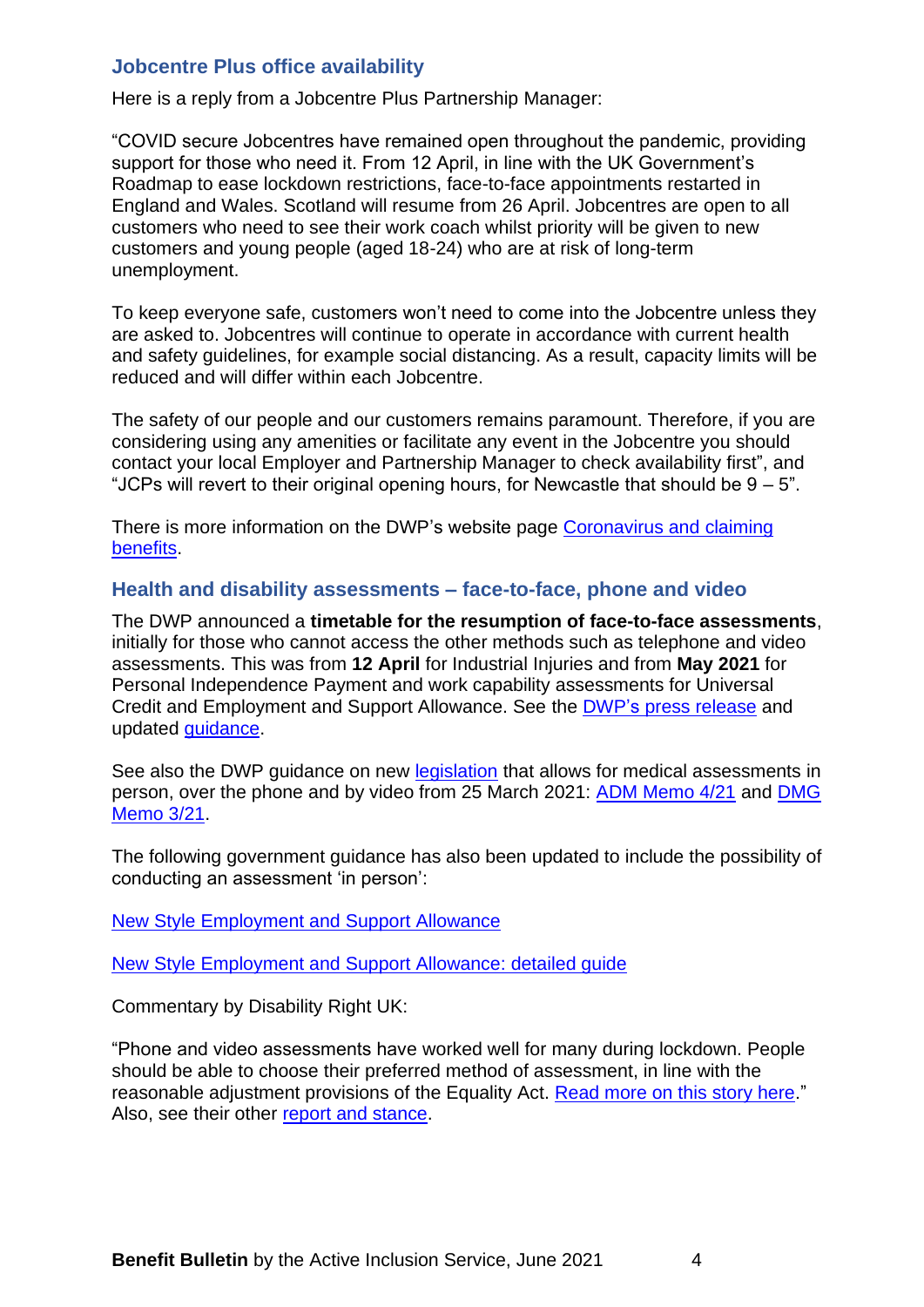## <span id="page-4-0"></span>**When residents can't undertake a telephone assessment**

This relates to Personal Independence Payment but may be relevant for assessments for other benefits.

Internal government guidance says: "Health professionals should adjust their approach if they become aware someone can't undertake a telephone assessment".

For those without a phone or persistent phone connection issues, "Once all other options for completing an assessment have been exhausted a best endeavours recommendation can be made for those claimants who are unable to undertake a telephone assessment".

More details: [Revised Best Endeavours Process Final: Dec 2020](https://www.whatdotheyknow.com/request/741885/response/1779251/attach/4/Revised%20Best%20Endeavours%20Process%20Final%20Dec%202020.pdf)

Also, see this guide which is 'part of a training programme for Healthcare Professionals', which includes the following subjects:

- Processes & Guidance to be followed when conducting telephone interviews for Work Capability Assessments (WCA)
- General Claimant Welfare
- Claimant expresses thoughts of self-harm or suicide
- DWP Welfare Checks

'If a claimant reveals details such as extreme financial difficulties where the DWP may be able to assist, please notify DWP through the procedures outlined in the "Protocol for Illness VCC" within "The Virtual Contact Centre Procedural Guide MED-VCCPG01" available on the knowledge library.'

- Evidence Gathering and Evaluation in the WCA
- Limited Capability for Work related Activity (LCWRA) criteria (NB. see our factsheet explaining this on our benefit information web page)

Link to the guidance: [COVID Clinical Telephone Assessment & Related Filework](https://www.whatdotheyknow.com/request/741885/response/1779251/attach/3/COVID%20Clinical%20Telephone%20Assessment%20and%20Related%20Filework%20Guidance%20for%20WCAs%20Version1%20Final.pdf?cookie_passthrough=1)  [Guidance for Work Capability Assessments](https://www.whatdotheyknow.com/request/741885/response/1779251/attach/3/COVID%20Clinical%20Telephone%20Assessment%20and%20Related%20Filework%20Guidance%20for%20WCAs%20Version1%20Final.pdf?cookie_passthrough=1)

Both above documents were obtained via a [Freedom of Information](https://www.whatdotheyknow.com/request/video_and_telephone_health_disab) request.

#### <span id="page-4-1"></span>**Children who remain unwell 12 weeks after coronavirus (COVID-19) may be entitled to Disability Living Allowance**

Internal Government [guidance](https://www.gov.uk/government/publications/medical-guidance-for-dla-decision-makers-child-cases-staff-guide) has been updated to include '**Long COVID syndrome**':

"We know that recovery usually takes place within three to four weeks of onset of COVID-19 and many more children recover within 12 weeks. However, for some children, the recovery will be much longer."

"It is those children who have significant functional impairment at 12 weeks and do not seem to be recovering, who may have entitlement to DLA Child."

"A child does not have to have had a positive test result to be diagnosed with the syndrome. Testing has not always been easily available."

#### <span id="page-4-2"></span>**Help for local businesses and help with work**

See Newcastle City Council's website page: [Covid-19: Business grants and financial](https://www.newcastle.gov.uk/services/public-health-wellbeing-and-leisure/public-health-services/coronavirus-covid-19/support-business-coronavirus)  [support](https://www.newcastle.gov.uk/services/public-health-wellbeing-and-leisure/public-health-services/coronavirus-covid-19/support-business-coronavirus) and the Government's website page [Work and financial support.](https://www.gov.uk/coronavirus/worker-support)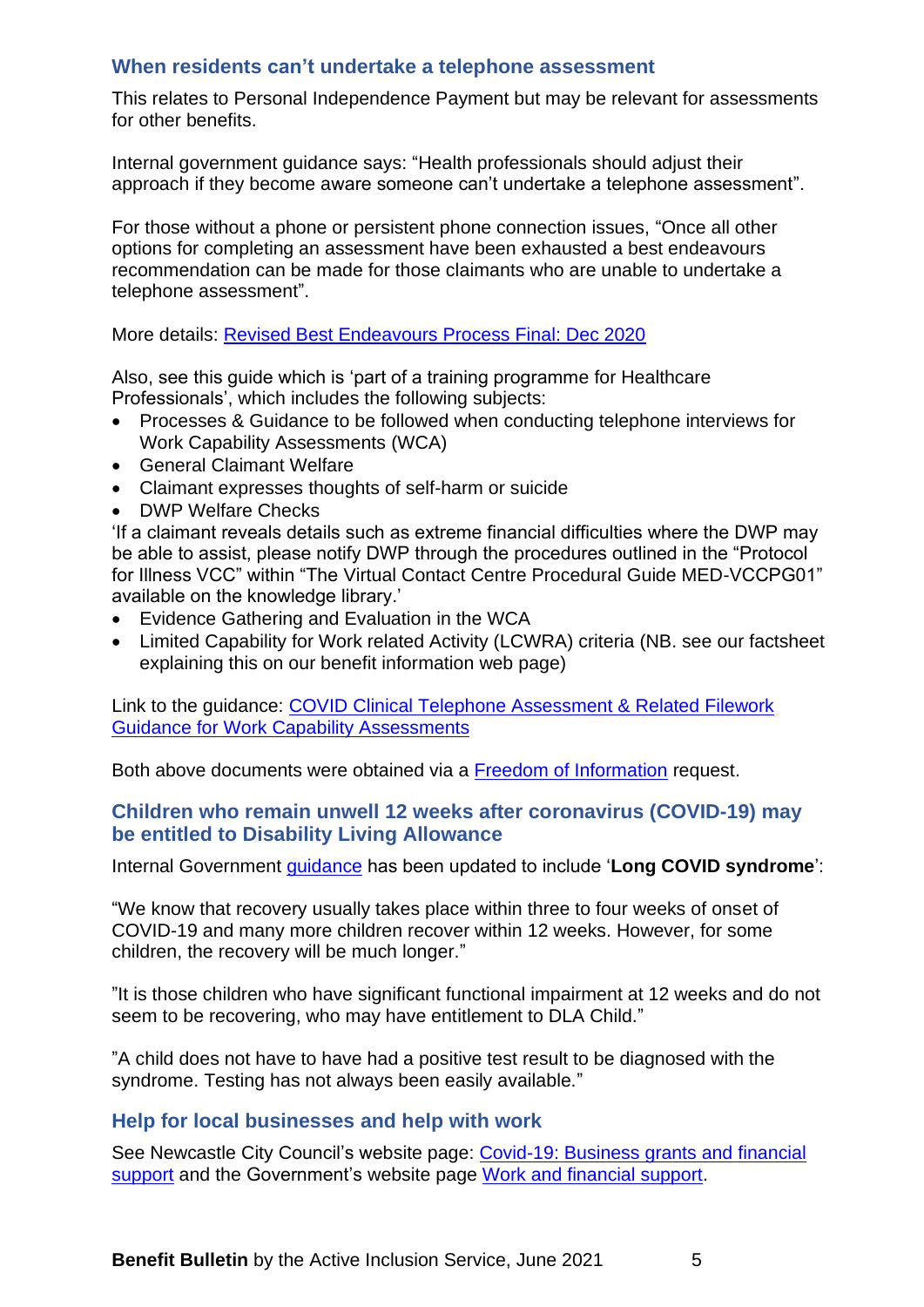## <span id="page-5-0"></span>**Child Benefit to continue**

New rules allow Child Benefit to continue in payment after a young person leaves education early due to exam cancellations due to coronavirus (COVID-19). For more information, see the regulation [SI.No.630/2021](https://www.legislation.gov.uk/uksi/2021/630/made) which came into force on 31 May 2021.

## <span id="page-5-1"></span>**Other coronavirus (COVID-19) changes and support**

Please see our March 2021 Benefit Bulletin and our website page [Coronavirus and](https://www.newcastle.gov.uk/services/welfare-benefits/welfare-rights-and-money-advice/coronavirus-and-benefits-what-changes)  benefits – [what the changes mean for you](https://www.newcastle.gov.uk/services/welfare-benefits/welfare-rights-and-money-advice/coronavirus-and-benefits-what-changes) for more details of these changes and other support.

## <span id="page-5-2"></span>**Deductions from Universal Credit to repay fines is limited to 5%**

Following a [High Court](https://www.bailii.org./ew/cases/EWHC/Admin/2021/608.html) judgement brought by Shelter and others, the Government updated its **[Benefit overpayment recovery staff guide](https://www.gov.uk/government/publications/benefit-overpayment-recovery-staff-guide/benefit-overpayment-recovery-guide)** to say recovery for fines is limited to a maximum of 5% from the Universal Credit standard allowance. This is detailed in the [Benefit and pension rates 2021 to 2022.](https://www.gov.uk/government/publications/benefit-and-pension-rates-2021-to-2022/benefit-and-pension-rates-2021-to-2022)

## <span id="page-5-3"></span>**Useful Department for Work and Pensions (DWP) internal guidance**

When you are supporting someone with a benefit issue, it may be useful to see what guidance is being given to staff on that issue. Here are some examples:

[Advice for decision makers: staff guide](https://www.gov.uk/government/publications/advice-for-decision-making-staff-guide?utm_medium=email&utm_campaign=govuk-notifications&utm_source=c3d224c3-5969-4ed7-80e6-99a175a0b223&utm_content=daily) (memos and guides on Universal Credit, Personal Independence Payment etc)

[Decision Makers Guide](https://www.gov.uk/government/collections/decision-makers-guide-staff-guide) (memos and guides on legacy and other benefits)

[Housing Benefit and Council Tax Benefit Guidance Manual](https://www.gov.uk/government/collections/housing-benefit-and-council-tax-benefit-manual)

[Housing Benefit for local authorities: adjudication circulars](https://www.gov.uk/government/collections/housing-benefit-for-local-authorities-circulars)

#### <span id="page-5-4"></span>**Universal Credit**

#### <span id="page-5-5"></span>**The latest figures on the roll out of Universal Credit in Newcastle**

Universal Credit is replacing six 'legacy benefits'. Of the total *households* on Universal Credit and 'legacy benefits' in Newcastle, Universal Credit accounts for 68% (31,942). 'Legacy benefits' account for 32% (14,890). In other words, the roll out of Universal Credit is 68% complete in Newcastle. Nationally (in Great Britain) and in the North East it is 61%. For more details, see [Constituency data: Universal Credit rollout.](https://parliament.us16.list-manage.com/track/click?u=3ad7e4c57a864f07e4db008c4&id=745c25413d&e=4045056713)

In terms of *people* on Universal Credit, DWP statistics show that there were 36,417 *people* on Universal Credit in Newcastle, which represents a small decrease on last month of 0.3% but an increase of 465% since April 2017 (48 months) and a 58% increase since March 2020.

**Employment** – Of the total *people* on Universal Credit in Newcastle, 33% are in some sort of employment (12,300). Nationally (in Great Britain) it is 37%.

**Children** – Of the total *households* in Newcastle on Universal Credit, 38% have children (10,895).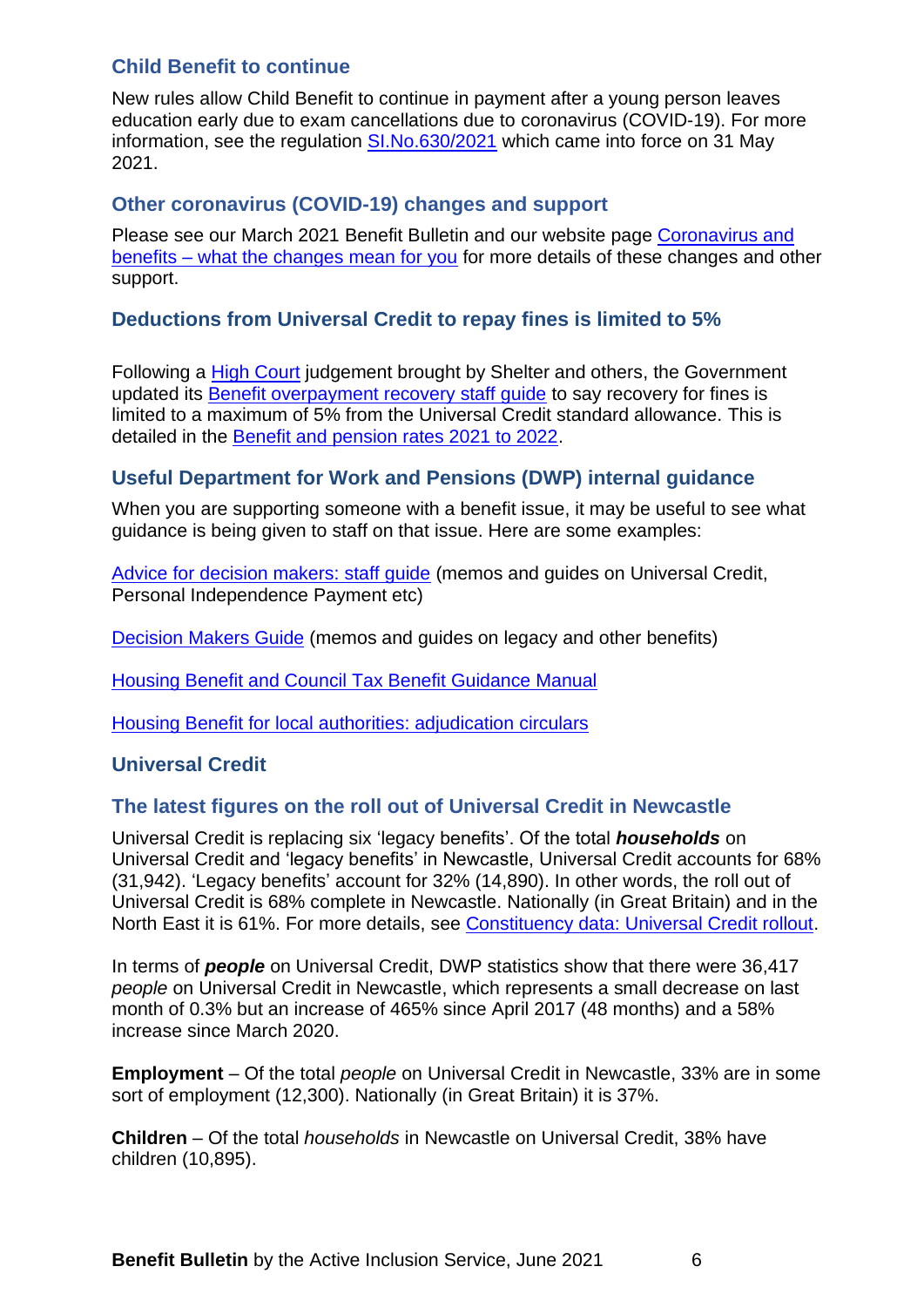## <span id="page-6-0"></span>**Some Universal Credit 12 April changes explained in the following DWP guidance**

#### [Universal Credit advances](https://www.gov.uk/guidance/universal-credit-advances?utm_medium=email&utm_campaign=govuk-notifications&utm_source=653c28db-8038-4ea5-b1d5-62d266c9f87c&utm_content=daily)

The above links to updated government guidance to explain that **repayments of an advance can be delayed for one month** if you cannot afford them and the advance was paid because of a change of circumstances.

#### [Universal Credit and you](https://www.gov.uk/government/publications/universal-credit-and-you?utm_medium=email&utm_campaign=govuk-notifications&utm_source=a0e075ff-27eb-4639-997e-abe5f1b8889d&utm_content=daily)

The above links to updated government guidance: "If you apply for a Universal Credit advance on or after 12 April 2021, the time you must usually pay back the advance has been extended from 12 to 24 months. The monthly work allowances have increased from £292 to £293 if your Universal Credit includes housing support and from £512 to £515 if you do not receive housing support".

#### [Universal Credit and homeless people](https://www.gov.uk/government/publications/universal-credit-and-homeless-people?utm_medium=email&utm_campaign=govuk-notifications&utm_source=e87b1854-61ee-4f49-9456-5181507118db&utm_content=daily)

The above links to government information about Universal Credit for homeless people, those at risk of homelessness and the organisations supporting them.

#### [Find out about money taken from your Universal Credit payment](https://www.gov.uk/guidance/find-out-about-money-taken-off-your-universal-credit-payment?utm_medium=email&utm_campaign=govuk-notifications&utm_source=076f2a29-1dfe-48e8-9c75-3e670c5ee748&utm_content=daily)

The most that can normally be taken from your Universal Credit payment to repay a debt has changed from 30% to 25% of your Universal Credit Standard Allowance.

#### [Universal Credit advances](https://www.gov.uk/guidance/universal-credit-advances?utm_medium=email&utm_campaign=govuk-notifications&utm_source=4b651242-d370-4fa7-a207-6a63e2b953df&utm_content=daily)

If you apply for a Universal Credit advance on or after 12 April 2021, the time you must usually pay back the advance has been extended from 12 to 24 months.

#### <span id="page-6-1"></span>**[DWP: Care Leaver Covenant offer](https://www.gov.uk/government/publications/department-for-work-and-pensions-care-leaver-covenant-offer?utm_medium=email&utm_campaign=govuk-notifications&utm_source=73d7cd75-ae2e-45e6-afe2-82082ca5d3c3&utm_content=daily)**

This 'offer' from the DWP has useful information about the extra help they provide to people leaving the care of the local authority. For more information see: [Department](https://www.gov.uk/government/publications/department-for-work-and-pensions-care-leaver-covenant-offer?utm_medium=email&utm_campaign=govuk-notifications&utm_source=73d7cd75-ae2e-45e6-afe2-82082ca5d3c3&utm_content=daily)  for Work and [Pensions: Care Leaver Covenant offer.](https://www.gov.uk/government/publications/department-for-work-and-pensions-care-leaver-covenant-offer?utm_medium=email&utm_campaign=govuk-notifications&utm_source=73d7cd75-ae2e-45e6-afe2-82082ca5d3c3&utm_content=daily)

#### <span id="page-6-2"></span>**Philippa Day suicide – DWP and Capita response**

The DWP and Capita, who do the assessments for disability and sickness benefits, have both [responded](https://www.judiciary.uk/publications/philippa-day/) to the Coroner's report and recommendations after Philippa Day's suicide.

#### <span id="page-6-3"></span>**EU Settlement Scheme**

There is still time to make an application to this scheme before the deadline of 30 June 2021, and it very important for people to do so. However, late applications to the scheme may be allowed, "The Home Secretary confirmed a few months ago that people can apply after that deadline, but they must have "reasonable grounds to apply late".

See details from the independent Free Movement: [Late applications to the EU](https://freemovement.us7.list-manage.com/track/click?u=f9bd6cf96dfcc32f56ee73924&id=a08a1de09b&e=110fdfc55a)  [Settlement Scheme.](https://freemovement.us7.list-manage.com/track/click?u=f9bd6cf96dfcc32f56ee73924&id=a08a1de09b&e=110fdfc55a)

Further information and sources of help are available on the **Newcastle City Council** [website.](https://www.newcastle.gov.uk/eu-settlement-scheme)

Also, see these two internal guides from the DWP: [ADM Memo 8/21](https://assets.publishing.service.gov.uk/government/uploads/system/uploads/attachment_data/file/986153/adm8-21.pdf) and [DMG Memo](https://assets.publishing.service.gov.uk/government/uploads/system/uploads/attachment_data/file/986191/m-7-21.pdf)  [7/21](https://assets.publishing.service.gov.uk/government/uploads/system/uploads/attachment_data/file/986191/m-7-21.pdf)